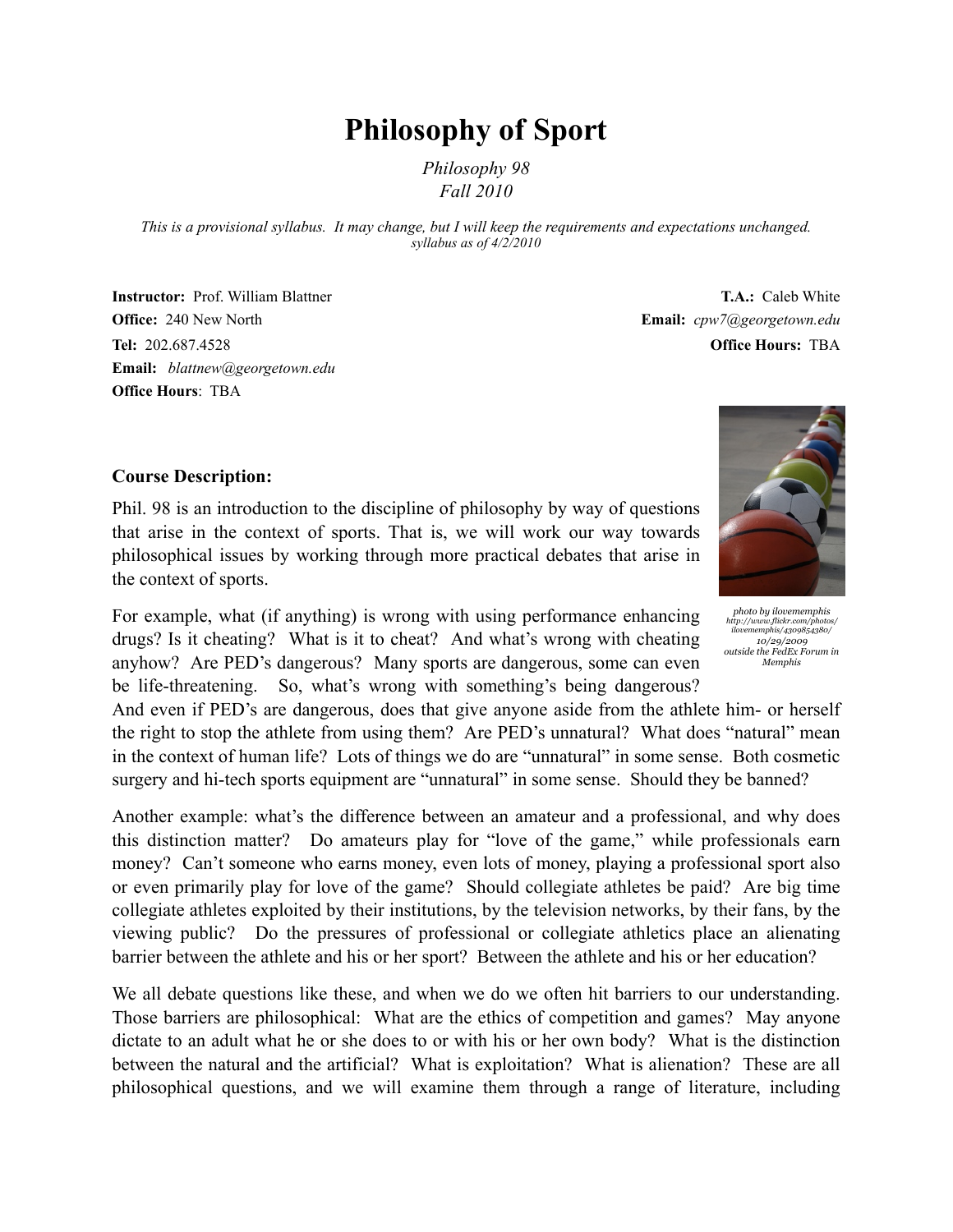contemporary contributions to the growing discussion of the philosophy sport and classical writings by the great philosophers of the past.

### **Course Requirements:**

Students will write

- a number of short "reflection" papers in which they explore some of these issues in relation to their own experience.
- two short analytical papers (2-3 pp.) **due Sept. 23rd & Nov. 18th**
- two formal philosophy papers:
	- first paper:
		- first draft **due Oct. 14th**
		- students and an instructor will comment on the first draft and return it by **Oct. 21st**, leaving five days for final revisions
		- final draft **due Oct. 26th**
	- second paper will be due on **whatever day the Registrar sets as our final exam date**

**Late papers for the two short analytical and two formal papers**: unexcused late papers will be graded down one grade step (e.g., B+ to B) per two business days late. Please discuss legitimate excuses with me as early as possible.

- University approved athletic travel will count as a legitimate excuse to turn work in late. Please discuss the details of any such delays with me *in advance*.
- University approved travel for other sorts of events will also count.
- Medical exigencies, family emergencies, funerals, and weddings all count.
- I have been known to accept other excuses, but only rarely. I can't write an infallible rule in advance, so please contact me as soon as is practical to discuss any situation that might arise.
- Having to take midterms on the same day or having several assignments from multiple classes due at the same time are *not* legitimate.

**Attendance policy**: Attendance is required. I will keep attendance in order to encourage you to come to class, and if I notice an "attendance problem" emerging, I will discuss it with you. Bear in mind that the readings are difficult and that lecture and class discussion are almost certainly indispensable to your ability to write good papers. If you do miss a class session, do not request a make-up lecture or review session in my office. Get notes from a classmate.

**Academic Integrity**: As signatories to the Georgetown University Honor Pledge, and indeed simply as good scholars and citizens, you are required to uphold academic honesty in all aspects of this course. You are expected to be familiar with the letter and spirit of the Standards of